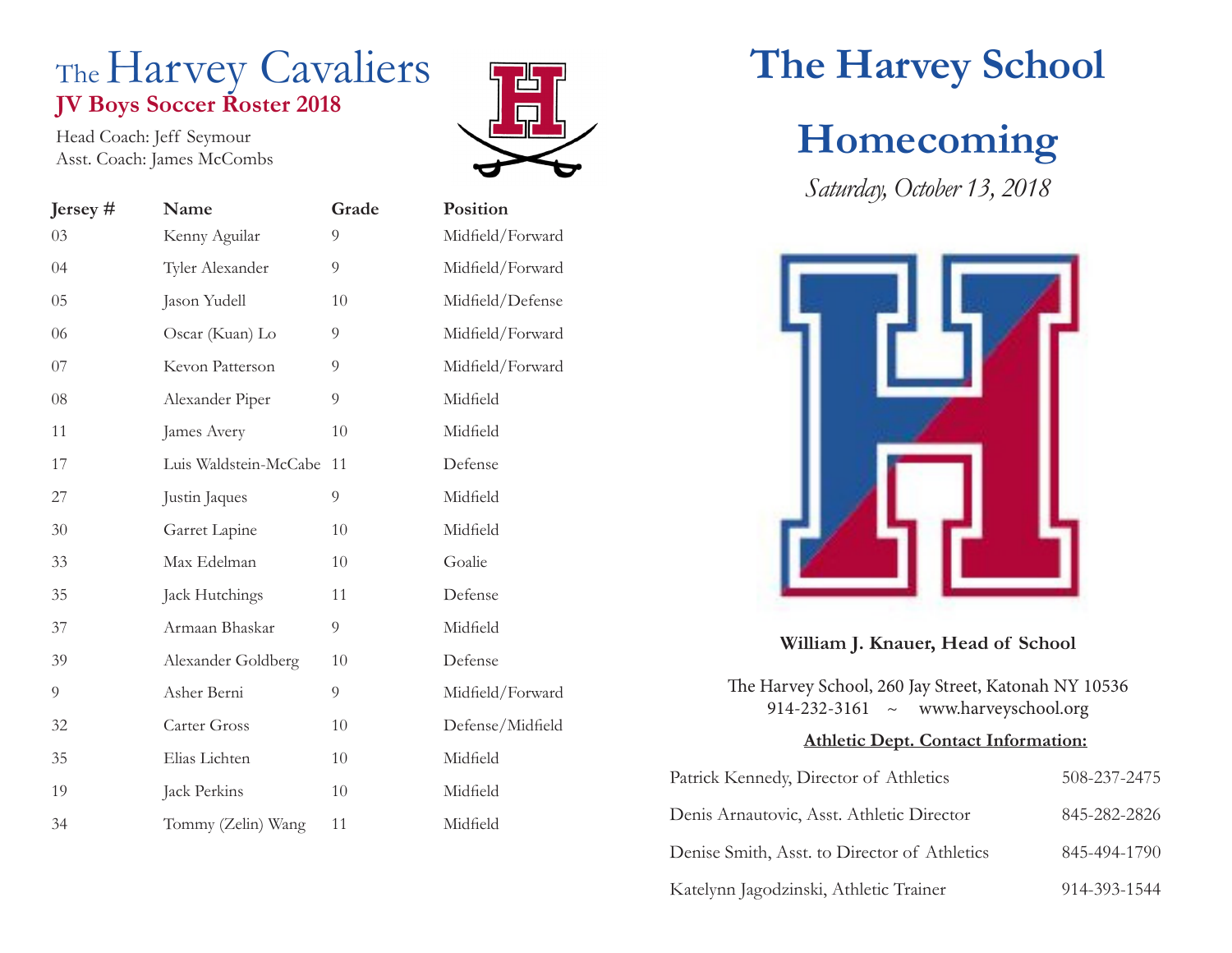#### The Harvey Cavaliers **Varsity Football Roster 2018**

Head Coach: Kyle Delaney '04 Asst. Coaches: Rob Griffin, Matt Eccher, & Greg Phillips

| Jersey $#$ | Name                    | Grade | Position     |
|------------|-------------------------|-------|--------------|
| 01         | Joshua Pickel           | 12    | QB/CB        |
| 02         | Tyler Wagnblas-Captain  | 12    | RB/OLB       |
| 03         | Tristram Lehner         | 10    | QB/MLB       |
| 07         | Aaron Desmond DuPree    | 10    | RB/CB        |
| 10         | Mason McComb            | 9     | WR/CB        |
| 11         | Gregory Small           | 12    | QB           |
| 17         | Colin Glascott-Captain  | 12    | RB/OLB       |
| 21         | Tate Falta              | 10    | RB/SS        |
| 22         | Thomas Holloway         | 10    | $\mathbf{P}$ |
| 24         | No'ell Chance           | 12    | WR/CB        |
| 30         | Charlie Stuhr           | 11    | WR/FS        |
| 32         | Reggie Stuhr            | 10    | WR/FS        |
| 33         | Daniel Pope             | 12    | RB/DE        |
| 34         | Jacob Ross              | 11    | RB/MLB       |
| 35         | Oliver Davies-Captain   | 12    | FB           |
| 40         | Joseph Barocas          | 10    | TE/DE        |
| 42         | Joshua Sestito          | 9     | TE/DT        |
| 44         | Grant Doherty-Captain   | 11    | TE/DT/OLB    |
| 45         | Hudson Insolia          | 12    | WR/CB        |
| 50         | Jayden Kass             | 9     | C/MLB        |
| 51         | Jake Balinsky           | 10    | WR/CB        |
| 52         | <b>Blake Bronson</b>    | 10    | G/DT         |
| 54         | Cooper Treat            | 9     | TE/DT        |
| 58         | Ben Honeycutt           | 10    | T/DE         |
| 65         | Brandon Marshall        | 11    | G/DT         |
| 74         | Chris Nelson            | 12    | T/DT         |
| 75         | Jeffrey Koonce          | 12    | G/DT         |
| 77         | Lucas Chirico           | 10    | C/DT         |
| 79         | Amir Gidden-Captain     | 12    | T/DT         |
| 80         | Ryan Spiro              | 9     | K            |
| 88         | Sean Breen              | 11    | G/DT/OLB     |
| 99         | Treshawn Felder-Captain | 12    | T/DE         |



# The Harvey Cavaliers **JV Blue Girls Volleyball Roster 2018**



Head Coach: Amy Baxter Asst. Coach: CeCe Belcher

| Jersey $#$ | Name                      | Grade |
|------------|---------------------------|-------|
| 03         | Nadine Rattner            | 10    |
| 04         | Samantha Verdeschi        | 9     |
| 07         | Adama Abdul-Wahab-Captain | 10    |
| 08         | Giselle Groff             | 9     |
| 09         | Halimatou Konteh          | 9     |
| 14         | Elyse Rosman              | 9     |
| 18         | Talia Campbell            | 9     |
| 19         | Lauren Grauer-Captain     | 10    |

### **CAVALIER SPIRIT!**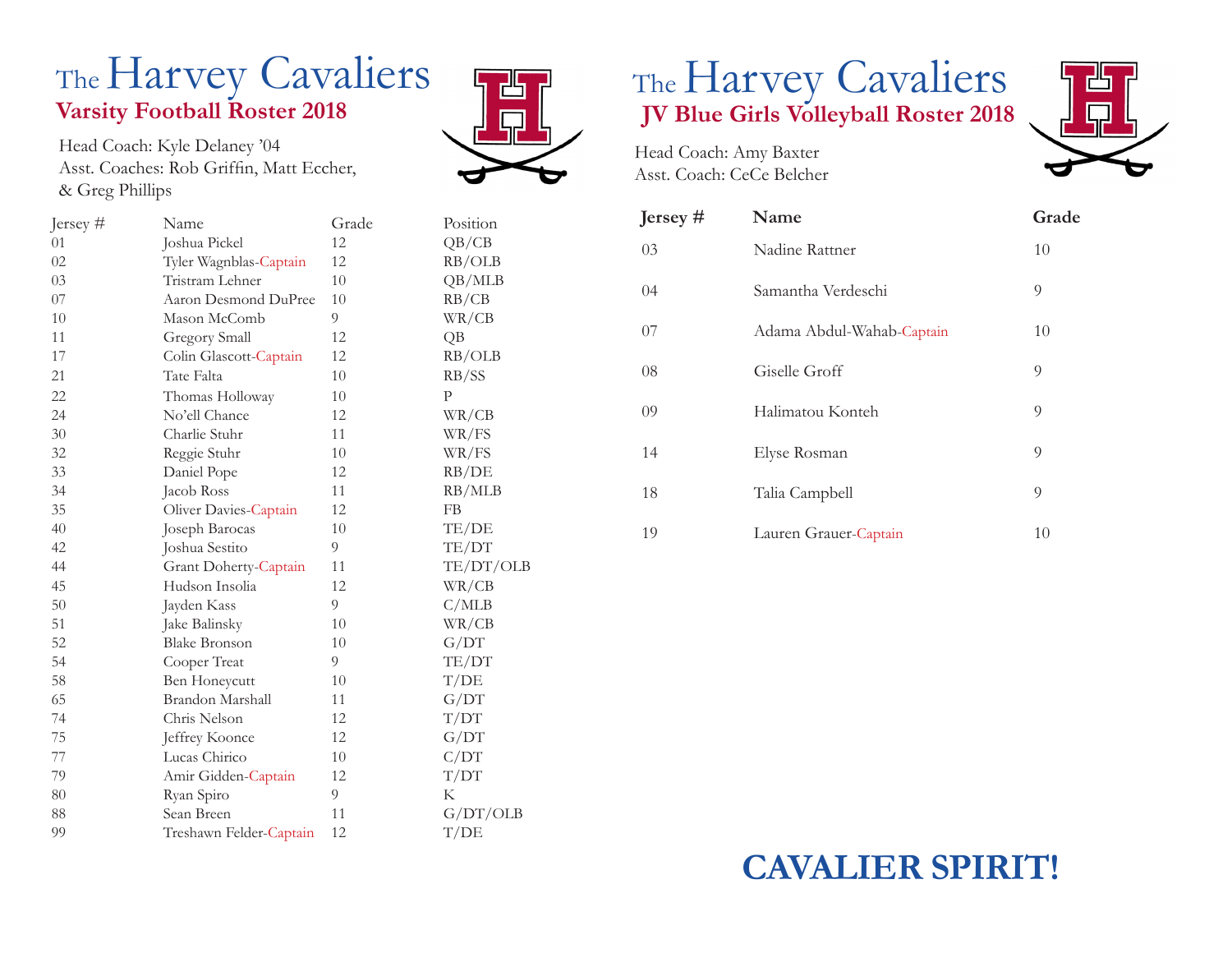### The Harvey Cavaliers **Varsity Girls Volleyball Roster 2018**

Head Coach: Denis Arnautovic Asst. Coach: Melissa Zeffer Ast. Coach: Kyle Groff

| Jersey $#$ | Name                      | Grade |         | Position                      |
|------------|---------------------------|-------|---------|-------------------------------|
| 01         | Dasha Batista-Captain     | 10    |         | Outside Hitter                |
| 02         | Mackenzie Rendo           | 12    | Defense |                               |
| 04         | Tillie Glucksman-Captain  | 12    | Setter  |                               |
| $05\,$     | Kathryn Ogg               | 10    |         | Outside Hitter                |
| 07         | Kayla Johnson             | 11    |         | Outside Hitter/Middle Block   |
| 08         | Chanel Thomas             | 12    |         | Outside Hitter/Middle Block   |
| 09         | Samantha Ferman           | 11    | Defense |                               |
| 10         | Rachel Ward               | 9     |         | Middle Block                  |
| 11         | Reynise Walker            | 12    | Defense |                               |
| 11         | Mya Turner                | 12    | Defense |                               |
| 15         | Cameron Thomas-Captain 11 |       |         | Outside Hitter / Middle Block |
| 12         | Carli Levethan            | 12    |         | Setter/Defense                |
|            | Abigail Crossman          | 10    |         | Team Manager                  |



#### Dalton **Varsity Football Roster 2018**

Head Coach: Cory Cowles Asst. Coaches: - Dave Bradford, Mark Anderson, Girish Thadhani, Kevin Kok, Kevin Nathanson

| Jersey $#$ | Name                     | Grade |
|------------|--------------------------|-------|
| 01         | Zach Love                | 12    |
| 02         | Zach Lipsher             | 9     |
| 03         | Jusani Morris            | 9     |
| 04         | Dylan Hale               | 11    |
| 06         | Sam Pozner               | 10    |
| 07         | Kareem Hashem            | 9     |
| 08         | Charlie Freilich         | 10    |
| 11         | Beau Radomisli           | 10    |
| 22         | Emlyn Mileaf-Patel       | 12    |
| 24         | Evan Wolpert             | 11    |
| 25         | Tristan Sollecito        | 12    |
| 28         | Jack Gutman              | 11    |
| 30         | Josh Kaufman             | 11    |
| 32         | Will Spector             | 10    |
| 35         | Parker Brownell          | 11    |
| 41         | Gavin Munnell            | 10    |
| 42         | Paul Sobel               | 12    |
| 43         | Jagger Fleissig          | 11    |
| 52         | Kai Hansen               | 11    |
| 53         | Zion Billey              | 11    |
| 55         | Nick Lipsher - Captain   | 12    |
| 56         | Nicholas Firestone       | 11    |
| 58         | Elie Farah*              | 12    |
| 63         | Shaan Lalvani            | 12    |
| 64         | Graham Yarden            | 9     |
| 65         | Ellis Campbell           | 9     |
| 76         | Kenny Franzese - Captain | 12    |
| 80         | Dale Dolan-Zalaznick     | 11    |
| 88         | Beckett Radomisli        | 9     |
| 89         | Brian Cromwell -Captain  | 12    |

### **CATCH THE**